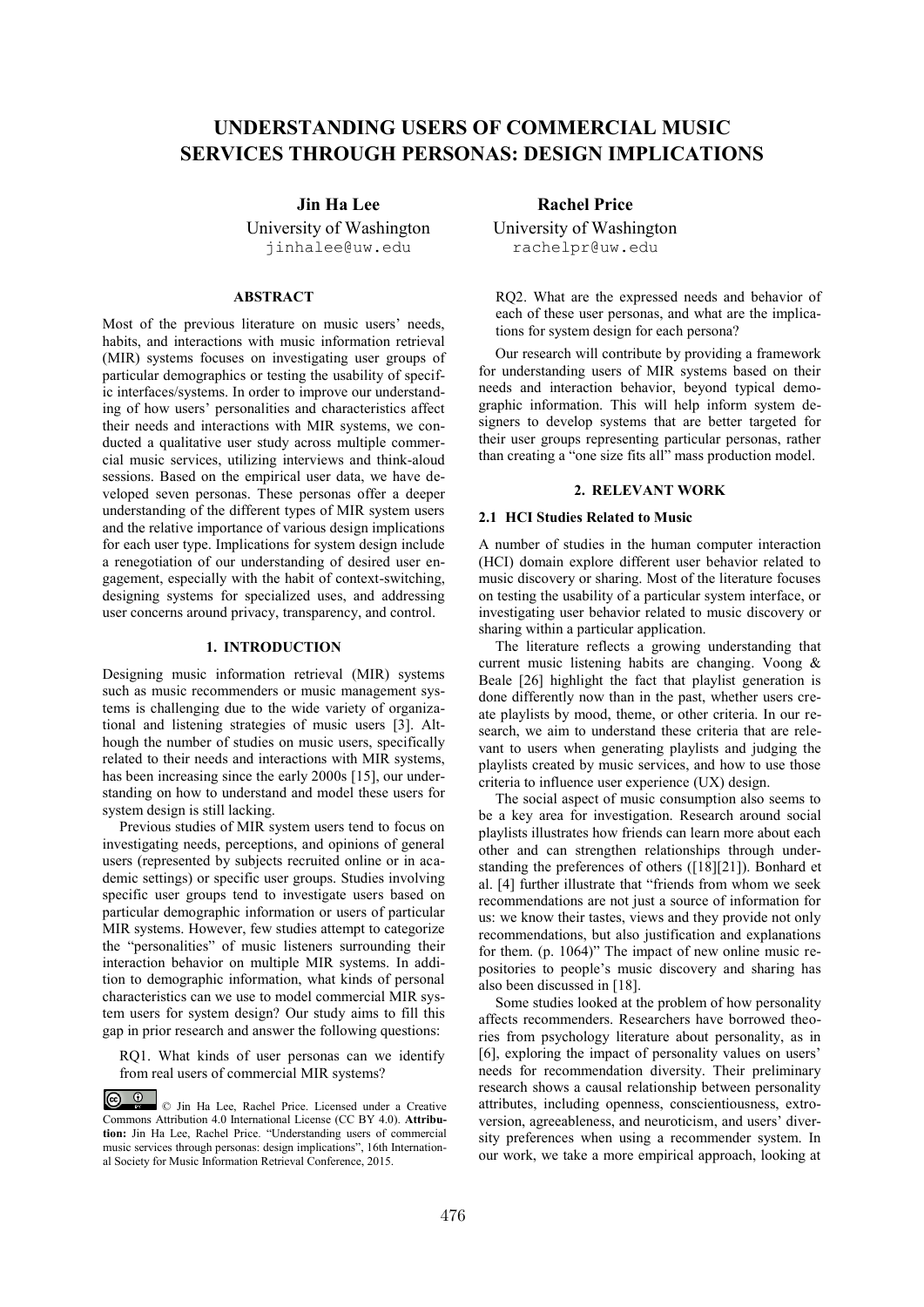user data to understand various types of personas present in music services users and how the user experience can be designed to better accommodate these personas.

#### **2.2 User Studies in MIR**

Prior studies of MIR system users can be categorized into: 1) empirical investigation of music information needs, behavior, perceptions, and opinions of humans, 2) experiments, usability testing, interface design involving humans focusing on a particular MIR system, and 3) analysis of user-generated data such as queries or tags [15].

Of the first category, a few studies focus on "general music users," often represented by queries in search engines, or human subjects recruited on various websites or a game (e.g., [8][17]). A majority of them, however, focus on a particular group of users based on demographic information. Several researchers have investigated the effects of age (e.g., young adults in [14][27]) and nationality [10][12][23]. These studies revealed that age group and cultural background do affect how people perceive, use, and search for music. A number of studies also research needs and behaviors of users in specific musicrelated professions (e.g., musicologists [2], DJs [20], film-makers [9]). In order to complement the findings from these studies, we look beyond demographic information and model users based on their goals/behavior within MIR systems.

A few studies focused on investigating users' experiences with existing commercial music services, and thus are more closely related to the current paper. Barrington et al. [1] and Lamere [13] evaluated the quality of provided music recommendations or system-generated playlists. Barrington et al. [1] compare Apple iTunes' Genius to two canonical music recommender systems: one based on artist similarity, and the other on acoustic similarity. They demonstrate the strength of collaborative filtering combined with musical cues for similarity (similar artists and other display metadata) and discuss factors that influence playlist evaluation, such as familiarity, popularity, transparency, and perceived expertise of the system. Lamere [13] also compares the playlists generated from Google's Instant Mix, Apple iTunes, and the Echo Nest Playlist engine, and notes how personal preference of music or the context of music can affect the user experience with music services. Some factors that influence users' evaluations of playlist (e.g., familiarity, popularity, transparency) as well as the overall perception of the quality of music service (e.g., inexpensiveness, convenience, customizability) were also identified in [1] and [17], respectively. Celma [5] discusses varied recommendation needs for four different types of listeners (i.e., savants, enthusiasts, casuals, indifferents) based on their degrees of interest in music. Lee & Price [16] also evaluated commercial music services based on Nielsen's ten usability heuristics, advocating for more holistic evaluation of MIR systems.

Some studies focused on investigating the factors that impact people's music listening or sharing behavior. Baur et al. [3] analyzed a sample of 310 music listening histories collected from Last.fm and 48 variables describing user and music characteristics. They found that temporal aspects such as seasons and the degree of users' interests in novelty were important factors affecting people's music listening behaviors. Additionally, a number of patterns regarding users' music seeking and consumption behavior were observed in a large-scale survey [17]: an increased consumption in mobile streaming services, an increased desire for serendipitous music discovery and music videos, as well as a strong desire to customize and personalize their music experiences.

The scope and approach of our work differ from these studies on user experience with music services in that we investigate users of ten different MIR systems (Spotify, Pandora, YouTube, Songza, SoundCloud, Grooveshark, Bandcamp, Rdio, Last.fm, iTunes), and we take a qualitative approach, asking questions and observing users' interactions with MIR systems. Our work aims to build upon these studies and provide more detailed information about how user contexts or characteristics affect actual usage of music services.

#### **3. RESEARCH DESIGN AND METHODS**

Table 1 provides an overview of the methods and activities used for different phases for this study. The user data were collected through interviews and think-aloud sessions. All recruited participants were over 18 years old, and actively use at least one music service/application. All participants were undergraduate or graduate students at University of Washington. All the interviews were conducted between January and March 2014, either inperson or via Adobe Connect video conferencing. A total of 40 participants were interviewed and compensated with a \$15 Amazon gift card.

| <b>Methods</b>    | <b>Activities</b>                                                                                                                   |
|-------------------|-------------------------------------------------------------------------------------------------------------------------------------|
| User<br>interview | Semi-structured interview asking about how<br>participants use music services and how they<br>evaluate the quality of the services. |
| Think-            | Participants narrate their actions out loud as                                                                                      |
| aloud             | they use their preferred music service as they                                                                                      |
| sessions          | would in a typical session.                                                                                                         |
| Card              | Identify task-based user segments and create                                                                                        |
| sorting           | personas for each segment.                                                                                                          |

#### **Table 1.** Overview of the study design

The study session consists of two parts: first, subjects were interviewed about their preferred music services, discussing their interactions with the service, how they navigate the system, why they prefer one service over others, frustrations they experience with the service, and how they interact with the service in a typical session.

Secondly, participants were asked to "think-aloud" or narrate their actions out loud to an investigator as they use their preferred music service in a typical session. These tasks include known-item search, browsing albums, artists, or genres, interacting with recommendations, playlists, and radio stations, and other tasks as they arose. Each study session, consisting of the interview and think-aloud, lasted for approximately an hour.

The user data was used to generate a list of behaviors exhibited around MIR systems. A card sorting activity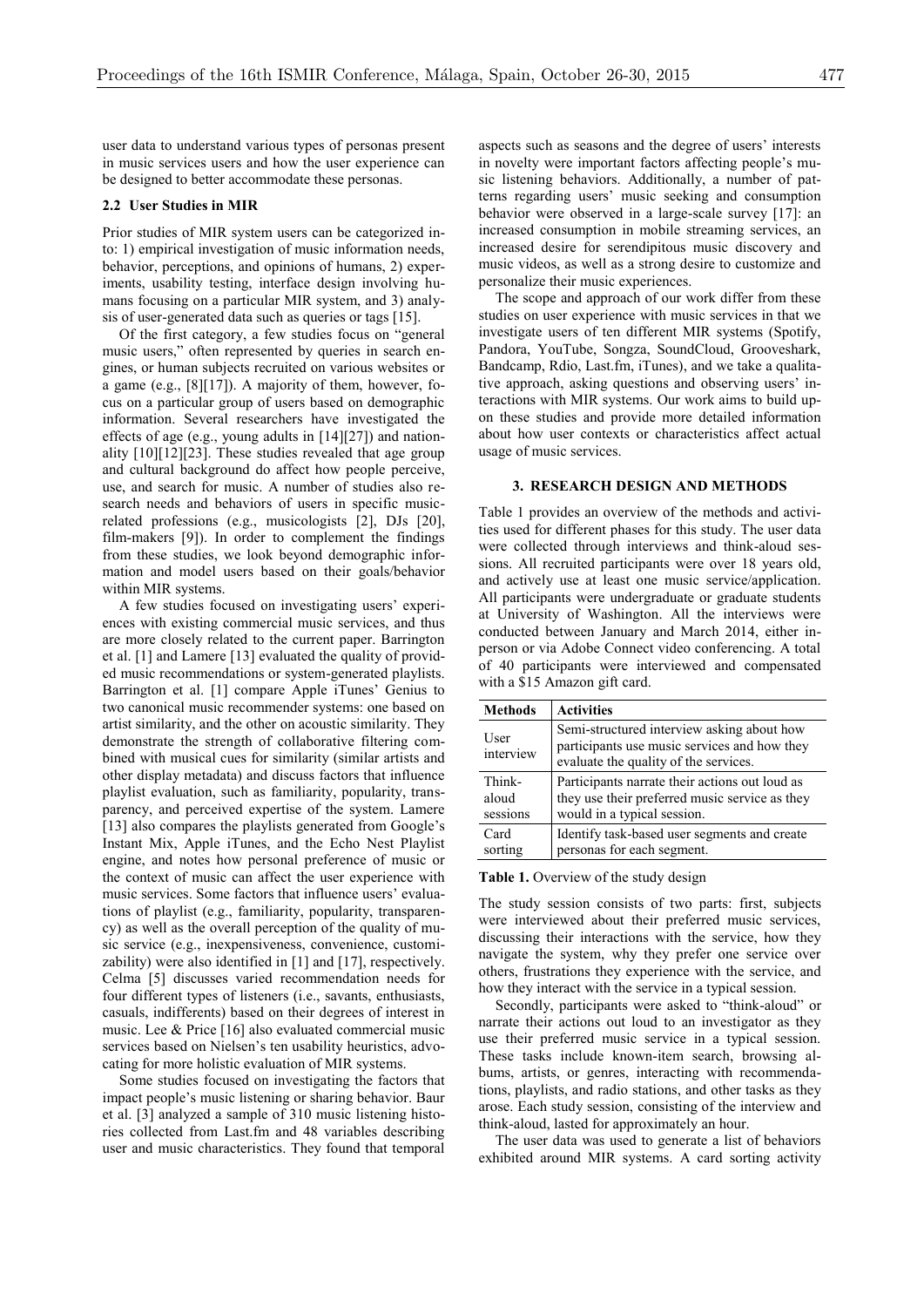was used to identify user groups with similar behaviors as a basis for deriving useful personas. Personas are "hypothetical archetypes of actual users (p.124)" representing their needs, behavior, and goals which allows for a goaldirected design of a system [7]. Persona development has been used to aid design and gain user insights across many fields [22], and can be beneficial for prioritizing audiences' and users' goals in product development [24].

We created a comprehensive list of user activities from the interview transcripts and think-aloud activities as well as the notes taken during observation. A total of 77 user behaviors related to music services were identified (e.g., read reviews, judge others' tastes, seek recommendations). Through a card sorting activity, similar behaviors were grouped, organized, and named. We then attempted to identify which types of users would show these kinds of behaviors and tentatively named these user groups (e.g., genre fans, tech savvy). Afterwards, we identified two relevant dimensions to express the differences among these user groups organized by their common behavior, or "task-based audience segments" [28]: Companionship (willingness to engage in social aspects of music recommendation and listening: social - neutral - private) and Investment (willingness to invest time/effort to interact with the system: positive - neutral - none). As a result, we derived these seven personas:

- Active Curator: Neutral companionship + Positive investment
- Music Epicurean: Social + Positive investment
- Guided Listener: Neutral companionship  $+$  No investment
- Music Recluse: Private + Neutral investment
- Wanderer: Neutral companionship + Neutral investment
- x Addict: Private + No investment
- x Non-believer: Social + Neutral investment

Any user may exhibit a combination of these personas as they are not mutually exclusive. Each of these personas is explained in detail in the following section.

### **4. USER PERSONAS**

# **4.1 Active Curator**

This persona takes great pride in their music listening, and enjoys seeking new music and curating music he/she is already familiar with. This may come in the form of playlist creation, "saving" albums in online collections, or light music "research", such as previewing songs or taking recommendations from friends, blogs, and live shows. Of all the personas, this one is the most actively engaged with music services ("I'm definitely an active listener 98% of the time." (P21)).

This persona tends to utilize known-item search alongside other discovery tools, often searching rather than browsing ("I [search for song or artist] at least once a day." (P26)). An active curator may often find discovery tools to be disappointing ("I feel like I end up listening to stuff I already know. It's a little frustrating" (P1)). They tend to have higher expectations for music recommendation services and may not always trust a service to make good recommendations.

*"One of the reasons I use these services is because I'm looking for linkages from music to music to music…I'm a little bit pedantic...In fact, I would love to have a little bit more information [about recommendations]." (P1)*

*"I would love to see the metadata that goes into choosing each song…[I'd love to] be able to pick and choose those attributes, so I could say, 'ok, I do like those smooth jazz elements, but I don't like the saxophone solos.'" (P30)*

#### **4.2 Music Epicurean**

This persona may be considered a "music snob." Music epicureans take an immense amount of pride in the music they collect and listen to, although they may not necessarily own all that music. Although streaming music is still an acceptable form of listening, this persona is more inclined to purchase music after listening to it than other personas as he/she genuinely cares about sound quality. A great amount of time is spent "hunting" for new music. This persona tends to focus on relationships between bands that may not be typically identified by a music recommender, such as similar "scene", overlapping band members, and a nuanced understanding of genre relationships, and thus expresses dissatisfaction towards the given recommendations ("It looks like it's only making recommendations of artists based on artists." (P23)).

The music epicurean persona is unlikely to use music system recommendations; users representing this persona tend to also represent "The Non-believer" persona described below. The Music Epicurean leans on trusted sources for recommendations, whether it is a small group of friends with trusted taste or other "vetted" sources.

*"I'm very self-directed in listening to music. When I listen to the radio, it's KEXP, and it's usually a really short amount of time in the morning. I know what I want to listen to, why am I just going to let a random radio station tell me?" (P8)*

*"For me it's not really worth the time. I think it's just going to recommend stuff that's also tagged [similarly]...I do my own ways of [finding], and I rely on my friends and people I write with to recommend stuff..." (P6)*

#### **4.3 Guided Listener**

The Guided Listener's most prominent quality is the desire to hand over control of the music to someone else. This persona mildly enjoys radio's serendipitous nature, may have slight preferences over genre or artist, but ultimately just wants to hear something playing. This persona is not picky; he/she may occasionally interact with a service to indicate preferences or dislikes but will not go out of his/her way to curate albums or playlists.

This persona may provide "seed" songs or artists to help a system generate a playlist or radio station, and infrequently, will browse new music or artists for fun or out of boredom. For the most part, the guided listener is a "set it and forget it" kind of person.

*"It's definitely 'log in', get to where I'm going, and it even goes back to the default station that I was listening to before.*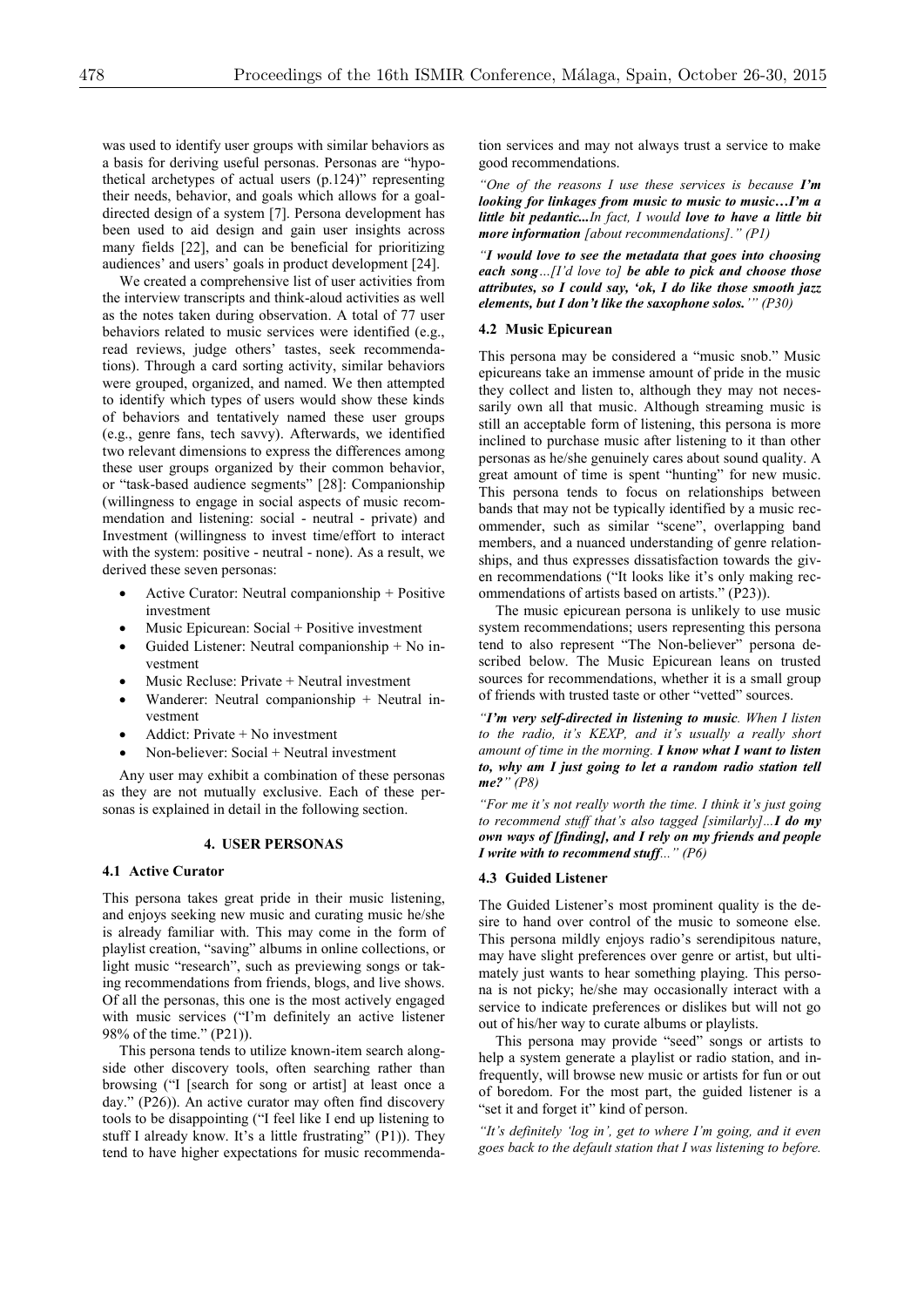*I mean, I can get this thing booted up and going within seconds, and then I'm off doing dishes or whatever, which contributes to my satisfaction. It's going to do what I want it to do immediately. Boom. Off I go." (P17)*

#### **4.4 Music Recluse**

The primary characteristic of the Music Recluse is that he/she is a very private listener; this persona does not need to discuss his/her music listening habits with many people, and guards his/her privacy when using a music recommendation service. The music recluse actively avoids the social functions of music services like Spotify or Pandora and considers listening to be very personal.

This persona may have sporadic listening habits, may listen to music he/she is not proud of or would not want others to know about. Music recluses do not want people making assumptions about them based on the music they listen to.

*"I would allow zero information. I already think YouTube is too invasive. They're already forcing users to create Google Plus accounts to comment on videos." (P25)*

*"I turned off sharing functionality. I made sure that I wasn't putting it up on Facebook or sharing it...I definitely listen to a lot of embarrassing stuff and I don't want everybody to know that. And I'm not really part of musical communities or anything, so I don't feel like scrolling through my friends' music gives me any useful information or songs to listen to." (P34)*

#### **4.5 Non-believer**

The non-believer is a persona who does not believe that a machine can make adequate music recommendations for a variety of reasons: they do not understand how an algorithm can make "good" recommendations, they are able to see the limitations of recommendation algorithms, they prefer getting recommendations from friends, or they simply have not had good past experience with music recommendation services. Non-believers also have a tendency to dislike sharing personal information or listening histories with the service/system because they do not see the benefit of doing so. This persona often uses humancurated music services such as Songza or 8-Track, friends' playlists, or their own collections, which may or may not be heavily curated.

*"Pandora will give me mainstream blues because it's similar rhythmically and in instrumentation, but that's not the vibe I'm looking for. It seems like they go off of something really mechanical. They're missing out on something and I don't know what it would be called, like context, and how the music makes me feel." (P23)*

#### **4.6 Wanderer**

The Wanderer primarily enjoys serendipitous music discovery, and listens to new music with an open mind ("…when it recommends me things that I never would have thought of, so I think, 'yeah, I'll give it a shot'." (P11)). This persona enjoys the discovery process in general as a fun pastime, and is willing to put in some effort to discover new music. The wanderer will likely accept recommendations from a system as equally as she will accept them from a friend, a blog, or a stranger.

The wanderers tend to listen to music from a wider variety of music genres, although they may also have preferred favorites. They enjoy discovering music/artists that are less popular and are willing to listen to new artists or genres. Wanderers may like recommendations based on "playful" themes such as "Monday morning" or "Coffee music." They are more likely to use a variety of tools and also new features in the tools they regularly use.

*"Honestly, the serendipity of finding new music is what I enjoy the most. Generally if I'm listening to new music it will be because a friend recommended it or I came across it on YouTube through NPR Tiny Desk or something like that. I prefer that model...I listen to pretty diverse things." (P13)*

#### **4.7 Addict**

The Addict exemplifies a known-item searcher and strongly utilizes a service that features search. This persona may listen to the same song multiple times in a row, or for a whole week (e.g., "I sort of fixate." (P1)). This persona tends to use services like YouTube or Spotify where it is easy to repeat albums or songs. Their musical tastes may be all over the map, and they tend to listen to things on a whim, rather than curating any collections. They may listen sporadically, for short periods of time, and rely on easy access to music (web-based) from a variety of devices. The addict typically does not save his/her preferences by creating playlists for later access.

*"I prefer Grooveshark…because I have a tendency to listen to a song, and then listen to it on repeat until I hate it forever, and Pandora doesn't let you do that at all, whereas in Grooveshark you can do that." (P23)*

#### **5. THEMES AND DESIGN IMPLICATIONS**

## **5.1 Engagement, Ownership, and Specialization**

Our user data suggest that we may need to rethink the concept of "engagement" and how that affects peoples' preferences for music services. If we consider engagement as users interacting with the system by exploring available features, then while it may be counter-intuitive, some users have no desire to engage with their preferred system. The way these users measure the success of the system is based on how little they have to interact with it.

*"As soon as I figured out the basics...as soon as I found that I could look at some friends' playlists, and that I could find a few artists and make a radio station, I just, I was like, I'm done. I'm done learning how to make this work." (P1)*

*"There's nothing I don't like about Pandora...It might just be because I'm content enough...And I think I'm old enough, you know, I'm 45, I'm not into that 'music is my world' type of mentality. So it's not high on my list." (P17)*

A strong satisficing theme was identified among these users, consistent with the finding in [16]. As long as the system does what it is "supposed to do", then it is "good enough" and users do not expect much more. This is especially exhibited by participants representing the "guided listener" persona, who tends to prefer music services like Pandora. The "addict" also tends to exhibit shallow engagement with the services. During the interview, it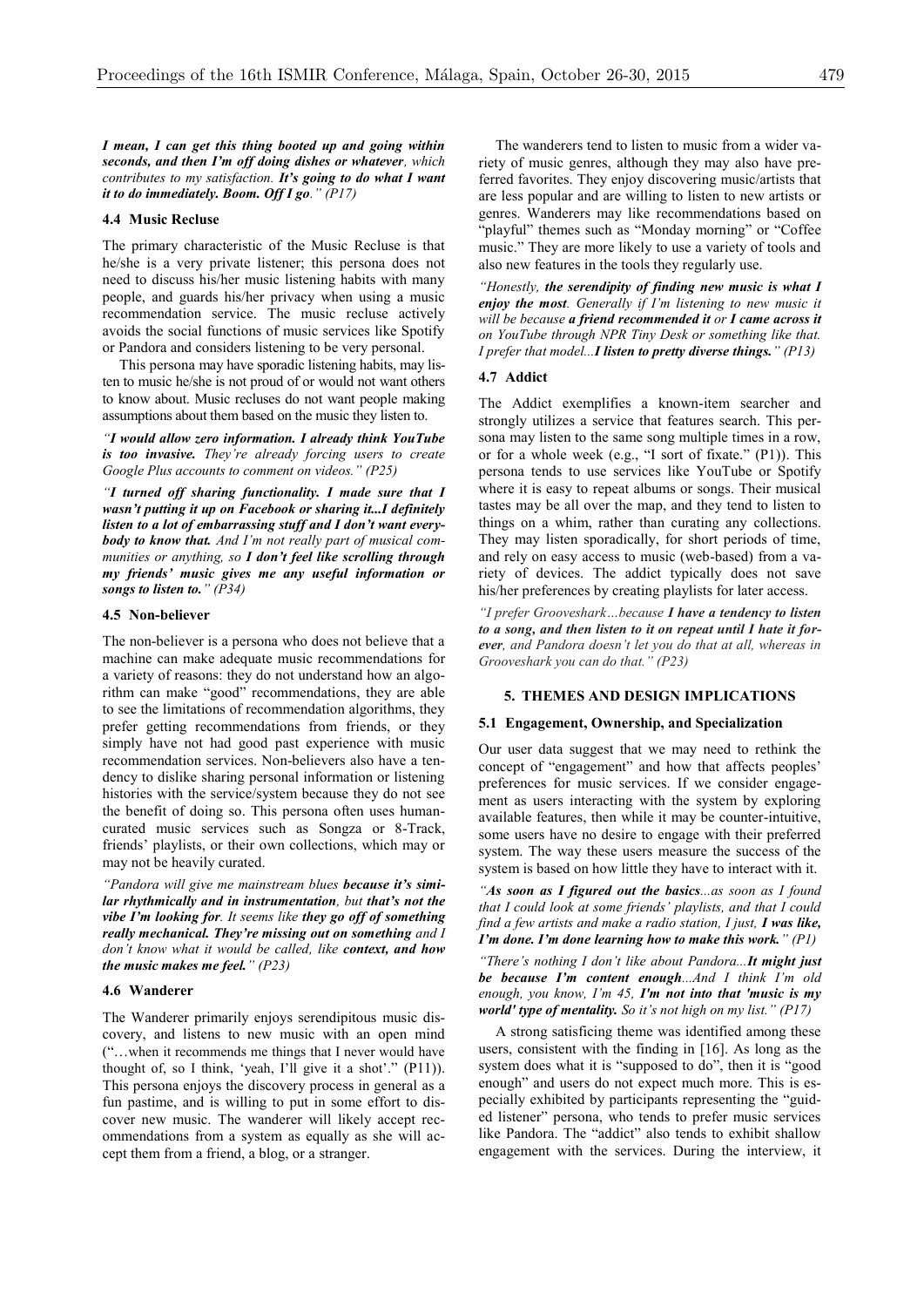became evident that most participants who can be categorized as guided listeners had never gone beyond the surface level of system. In fact, many participants discovered some of the features offered by their preferred service for the first time during the think-aloud sessions. They tend to have very specific needs and do not explore the service beyond their immediate needs.

Personas such as active curator and music epicurean showed higher levels of engagement with the systems and seemed to have a stronger sense of ownership over their music collections. Active curators in particular would spend much time curating playlists even though they do not technically "own" the music. While guided listeners would most likely be satisfied with a streaming or subscription-based model, active curators and music epicureans hesitate to abandon the collection-based model. For this reason, we expect that cloud-based music services will appeal more to the latter group of users. For them, providing a way of creating their own access points into their collection will become an important issue, as the size of their collection will continue to grow. Organizing and accessing their collection by play frequency, name of the person who recommended a track, release date, or user in households where multiple members share the music service, were some examples that respondents specifically mentioned as potentially useful.

In order to meet the needs of different personas, it may make sense to release different versions of the service/app so users can decide the appropriate version based on how much interaction they desire ("If [Spotify] had a light version then I would use that more. Like iTunes had a little mini-player, for example." (P13)). Based on general observation, it does seem like specialization works better than generalization; each service definitely tends to attract particular types of user personas. For example, Pandora tends to attract users who do not want to spend time and effort curating music collections or listening experiences. On the other hand, Spotify users tend to invest more time in organizing their collections and providing input to improve their listening experience. Although users also rely on Spotify for music recommendations, they tend to be more critical about the results due to higher expectations. Websites like YouTube also serve a specific purpose, which is to stream videos, rather than attempting to work as some sort of Web portal that offers a variety of services. Many users, especially with need for known-item searches, will go to YouTube. Users' strong desire to customize and personalize their music experiences was also noted in [17].

#### **5.2 Awareness and Preserving User Trails**

Another theme emerged around a user's general awareness within a system. Most users expressed a habit of "digging" and following "wormholes" while using midto high-level curation tools such as Spotify, Grooveshark, and YouTube. Many of these systems do a poor job of indicating the user's location within the site, or helping them retrace their steps, which often results in users feeling the sense of "being lost."

*"It's constant digging. Click, click, scroll...wait, where am I? Click, scroll. For almost everything I want to do, I can never get there on the first try, or even if I get there on the*  first try, it feels like an accomplishment. Most of the time, I *have an idea of where I am, but I don't always know how to get back to where I was." (P11)*

*"I feel like I'm not as adventurous in wormholing sometimes as I can be or want to be, because I'm afraid of getting lost. If it were a little bit easier to just go back to where you started from or some sort of chain-of-command of what you had just done that you could click through (like a breadcrumb trail), then I probably would feel a little bit more comfortable." (P3)*

This was also related to the general lack of error explanation in the systems, which would ideally help users recognize and prevent errors ("It just says, 'There was an error.' I almost never know what's going on when something goes wrong." (P11)).

Users who discussed digging, wormholes, and the like, tended to be those who actively engaged with the service. This may span across any persona, but there appears to be a correlation between concern for user trails and engaged personas like the active curator and the music epicurean. Ideally the system should support the expression and preservation of a user trail and use breadcrumb trails to give users locational clues.

Users also indicated that more transparency over recommendations would improve their likelihood of trusting the system. Not knowing why the system wants them to listen to a particular song made them less inclined to follow the recommendation, especially for the active curator, non-believer, and music epicurean personas.

*"Sometimes I wonder why things are on there. I guess I need more insight on why I should choose to click on this thing...if it's a band I've never heard of, I'm not going to click on it unless there's a reason for me to...A lot of times it's like, 'You listened to this song by Rihanna once. All of a sudden we think you should listen to Justin Bieber.' That doesn't work for me." (P31)*

#### **5.3 Privacy Concerns**

Several participants discussed privacy concerns around using music services. Our data suggest that the levels of privacy concerns are possibly affected by the following three factors: a) user's interest in/belief of a machine's ability to accurately recommend music, b) level of understanding of privacy issues, and c) overall tech savviness. A user who has a higher interest in/belief of a machine's ability, a better understanding of privacy issues, and is more tech savvy, tended to be more concerned about sharing their personal information. This trait was exhibited across personas regardless of music listening habits, and most dominantly in non-believers.

*"When you download the software, the automatic preference is that Spotify will open every time you turn on your computer. I don't like that. The first time I ever downloaded Spotify, that was the reason I didn't use it [right away]. I felt like it was hijacking my computer." (P1)*

*"I wouldn't want to give a system more information about me even if it would provide a perfect playlist, because I still*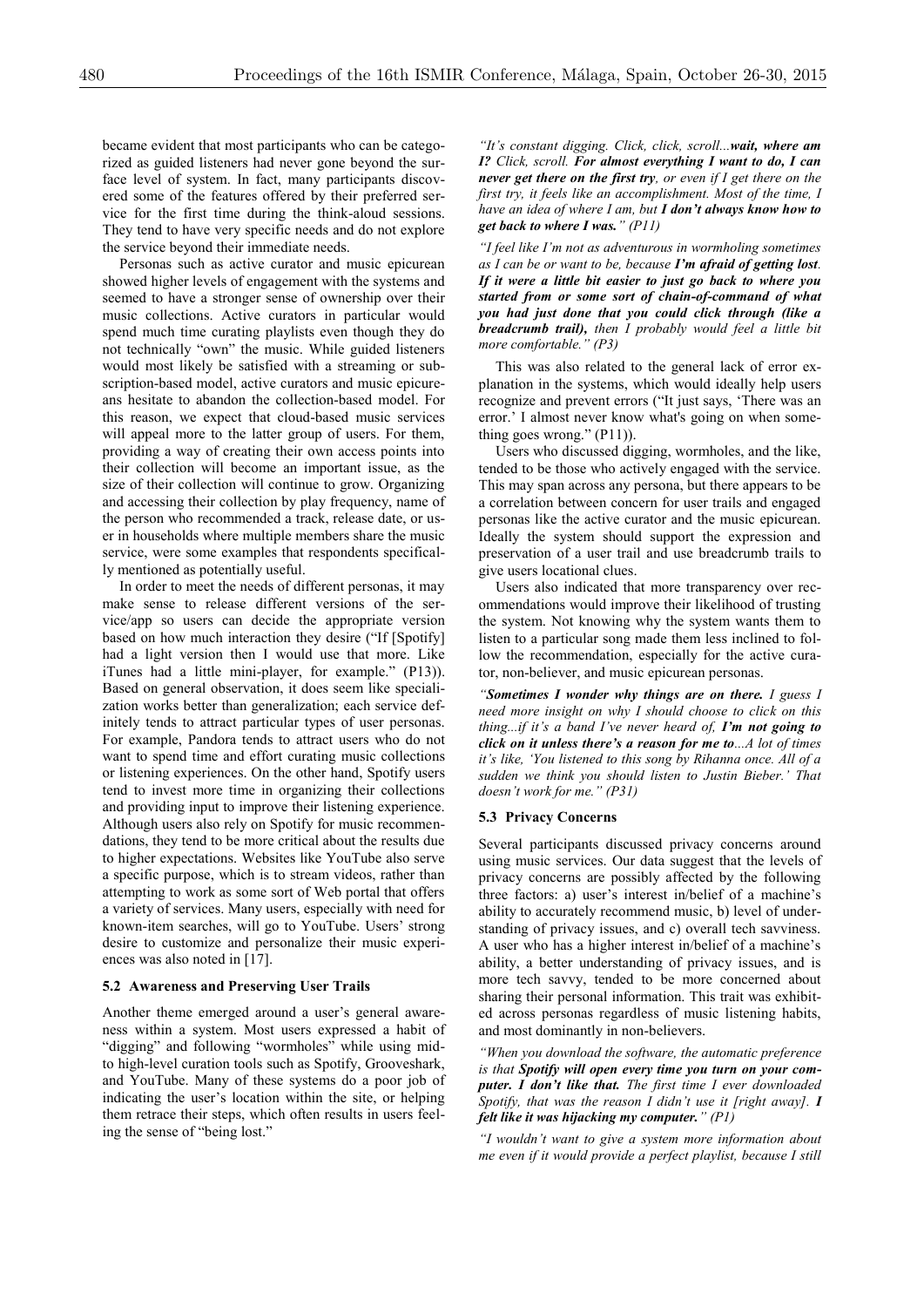*want to have control of that [information]…It's creepy…I like having some degree of control and privacy." (P13)*

## *"I'm split between 'that's really cool' and 'that's kind of creepy'. If I had the option to control it then that might be something I accept." (P30)*

Being transparent about information collection and allowing more user control over privacy may help alleviate fears. This desire for control was also observed in [11], where users wanted to be in control of logging what they considered as the most private information. They found that "users prefer sharing some information automatically such as listening history, sharing some information at will and keeping some information private (p. 171)" [11]. This aligns with concerns that arose during our interviews about privacy of information or activities. While listeners may be willing to share listening history, either discretely or publicly, those same users may be concerned about other information being shared without their knowledge.

In addition to "what" is being shared, two other aspects worth noting are the different reaction to "who" is accessing users' personal information and the directionality in sharing information. There seemed to be a distinction between keeping private information from the system versus from other people. Users exhibiting the music recluse persona, for instance, were much more concerned with the latter aspect. Music epicureans seemed interested in sharing their music listening history in a limited social circle ("I talk to about five people who like the same music as me. I just feel weird about posting videos on Facebook like 'Listen to this'." (P31)). Also a number of users acted like "lurkers" in that they wanted to see what other people listen to but did not want to share their own listening habits with others.

During our work identifying the personas, we initially thought there may be a persona "Public broadcaster," someone who is very social and publicizes his or her listening choices. Careful examination of the transcripts, however, revealed that none of the users interviewed were "public broadcasters" themselves, but many made mention of that characteristic in friends or acquaintances who also use digital music services. Most of the comments alluding to the existence of this persona described how people have seen this kind of "broadcasting" behavior on social media (and were often annoyed by it). We believe that this persona may still exist, as previous research such as [11] found that their users were willing to share and seek shared information such as music listening habits, and some were already publicly doing so on websites such as Last.fm. Although users did want to keep some information private, music listening history was not such information. However, it may also be the case that we are simply seeing other's music listening history because of the default setting in some music services to publicly share such information, and as previously discussed, many users do not spend much time trying to master their service's feature settings. We plan to further explore this through a survey with a larger number of music service users.

#### **5.4 Context-switching**

In addition to the different personas, the user's context seemed critical in determining which services they use.

### *"It really depends. If I'm upstairs in the office and coding data, I generally listen to music that I already know and like, because I don't want it to take my focus away. If I am taking my dog for a walk or going for a drive, I may use the recommendations just to listen to new songs." (P13)*

This resonates with previous MIR studies discussing how perceived qualities of music are affected by the context of the user [19], and how mood, activities, and social context among other factors influence music perception [25]. There were several aspects of user's context that seemed particularly relevant:

1) **Level of attention**: This was often dependent on other activities in which users were concurrently engaged (e.g., driving or working).

2) **Level of energy/motivation**: This is closely related to users' willingness to interact with the system. Generally, tech savvy music listeners were more willing to do so, but depending on the time of the day, this also seemed to change (e.g., acting passively while fatigued after work).

3) **Mood**: The user's mood constantly changes based on different events he/she is experiencing, and thus, the user may want to listen to songs with different "feels".

4) **Temporal aspect**: This can be seasonal or about the time of day. Depending on work schedules, the early morning or evening may be the best time for users to interact with a system. Seasonality also means that users are engaged in different activities or in seasonal moods.

User needs appear to continually shift depending on these contextual elements. A system allowing contextswitching based on a combination of system logs of geo data, device usage, etc. (for attention level and temporal aspects) and users' input (for level of energy/motivation and mood) would be desirable.

# **6. CONCLUSION AND FUTURE WORK**

In this paper, we present seven personas surrounding the use of commercial music information systems, derived from user interview data and observation of use sessions. These personas, each representing specific traits and attitudes of users, will be helpful in designing music information systems that are more highly tailored to specific user groups. Analyzing the user data made it clear that there is a relationship between persona placements on spectrums and types of services preferred. For instance, a user who is an active curator and music recluse would be more likely to use a "fringe" service such as Songza, whereas a guided listener user would likely end up relying on an online radio service like Pandora. Based on users' opinions and observations of their interactions with the services, we discussed several design implications.

In our future work, we plan to expand this study and test the applicability of these personas with a larger user population since they were derived from a relatively small sample. We will verify our results obtained from a qualitative approach by surveying a larger number of users to identify appropriate personas reflecting their characteristics, using a stratified user sample based on their most preferred commercial music service.